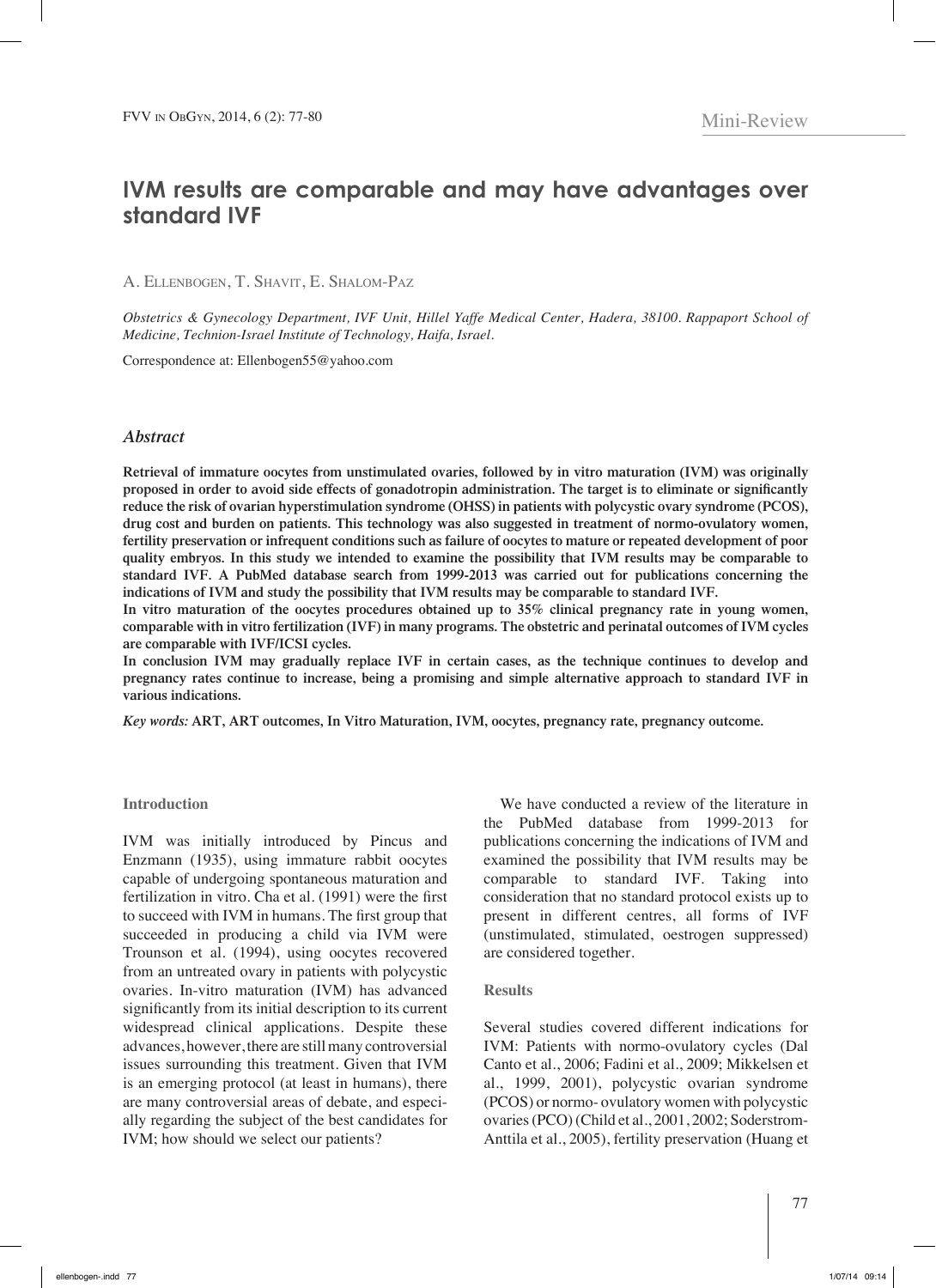al., 2010; Maman et al., 2011; Shalom-Paz et al., 2010), poor ovarian response (IVM may serve the last choice of treatment after the failure to achieve pregnancy in traditional IVF) (Liu et al., 2003) and in rare conditions such as rescue of oocytes which have failed to mature in stimulated cycles (Tan and Child, 2002) or cases with unexplained primarily poor quality embryos (Hourvitz et al., 2010).

Normo-ovulatory women may be treated with IVM. Since early studies, (Child et al., 2001; Mikkelsen et al., 1999, 2000, 2001; Soderstrom-Anttila et al., 2005) in which a 4%-25% clinical pregnancy rates were reported, there has been a constant improvement in results in normo-ovulatory patients of up to 30% pregnancy rate (Fadini et al., 2009, 2011). Del Canto et al. (2006) as well suggested that IVM was a good treatment with a comparable pregnancy rate to IVF, mainly due to the Italian law, which allows a maximum of three oocytes per IVF cycle and prohibits embryo or zygote (2PN cells) cryopreservation. IVM oocytes fertilize and undergo development in vitro with rates similar to in vivo matured control oocytes. In IVM cycles implantation and pregnancy rates are lower compared with controlled ovarian stimulation treatments, but accurate patient selection can improve IVM clinical outcome (Fadini et al., 2013). The main advantages of the IVM protocol in normoovulatory patients are: elimination of the sideeffects of drug stimulation and reduction of the costs of the entire procedure, both in terms of time consumption and patient costs for drugs.

PCOS patients are prone to develop ovarian hyperstimulation syndrome (OHSS) with conventional IVF treatments. A potentially useful alternative for women with PCOS is earlier retrieval of immature oocytes from small antral follicles, without using hormonal stimulation, followed by IVM of those oocytes. Substituting IVM in PCOS patients eliminates the risk of OHSS and lowers the cost of treatment. From early 2000 until the present, studies have demonstrated a encouraging pregnancy and delivery rate in PCOS patients undergoing IVM treatments of 21.9%-29.9% (Child et al., 2001, 2002; Ellenbogen et al., 2011; Soderstrom-Anttila et al., 2005). Recent publications report up to 32%- 44% pregnancy and 22-29% delivery rates (Shalom-Paz et al., 2011, 2012), comparable with IVF pregnancy rates results of 38%-45% (Shalom-Paz et al., 2012). In another study of Junk and Yeap (2012) the transfer of a single blastocyst embryo obtained after IVM in patients with PCOS was proposed. They obtained a live birth rate of 42.4% per oocyte collection and 45.2% per embryo transfer. In 20 oestrogen suppressed in vitro maturation cycles the implantation, pregnancy and delivery rates were 17.5%, 40% and 40% respectively (Vitek et al., 2013). Indeed SART lists higher clinical pregnancy rate for young women as  $> 46\%$  in 2012. However in Europe the pregnancy and delivery rates in this group of patients undergoing ICSI was 35.5% and 24.3% respectively (Ferraretti et al., 2013). de Ziegler et al. (2012) opposed the need of IVM in the GnRH antagonist era. However, his results didn't take into consideration the fact that with GnRHagonist used as a trigger to control the risk of ovarian hyperstimulation syndrome, higher pregnancy losses were observed (Humaidan et al., 2005). On the other hand, the dual trigger approach (GnRHagonist + lowhCG) revealed 2.9% of OHSS complications (Griffin et al., 2012). Even applying the strategy of ovarian stimulation using the combination of GnRH antagonist with GnRH agonist to trigger ovulation and freezing all of the oocytes or embryos for later use (Devroey et al., 2011) do not eradicated OHSS totally as severe OHSS after gonadotropin-releasing hormone (GnRH) agonist trigger and "freeze-all" approach in GnRH antagonist protocol was described (Fatemi et al., 2014).

The emerging technology of IVM in oocyte retrieval has recently become another option for fertility preservation. This procedure can be done without hormonal stimulation and within a short time frame; oocytes being collected during the follicular phase, within up to 13 days from cancer diagnosis and the resulting embryos either vitrified or fertilized and cryopreserved (Huang et al., 2010; Shalom-Paz et al., 2010). To shorten the period of time until cancer treatment, studies by Maman et al. (2011) reported luteal phase treatment with a reasonable number of harvested oocytes. Therefore, in cases of cancer patients, especially in which hormonal treatment is contraindicated and those who must start chemotherapy without delay, IVM might be the only option to preserve fertility. However, up to now, no data are available concerning pregnancy rates in this group of patients.

One flow of IVM had been suggested, as mature eggs at retrieval often give rise to embryos that result in live birth pointing that they are not "really" IVM oocytes. However, from 1224 oocytes retrieved in IVM cycles only 15.6% were found mature up to six hours after retrieval vs. 64.9% that matured in vitro after 6-48 hours (Ellenbogen et al., 2011). No differences were found regarding fertilization and cleavage rates or top quality embryos developed from either oocytes (Ellenbogen et al., 2011).

There are concerns about possible undesirable effects on babies conceived after IVM. However, Soderstorm-Anttila et al. (2006) showed comparable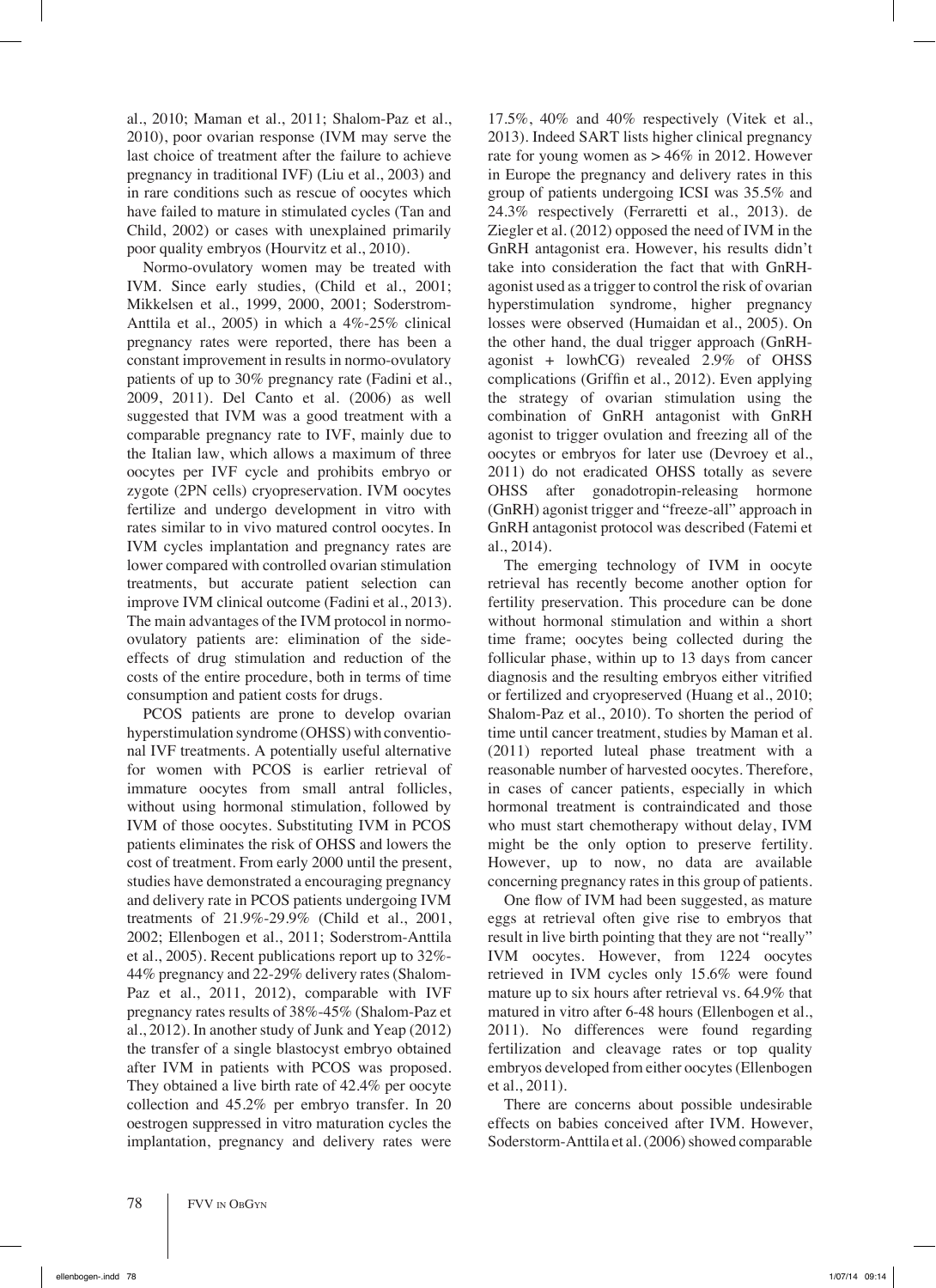complications and malformations for babies born after undergoing IVM and IVF. Buckett et al. (2007) described a normal pregnancy course for IVM patients compared to IVF cycles. Fadini et al. (2012) reported normal growth and development of 196 babies born from IVM cycles. Recently, Chian and Cao (2014) reported 1421 healthy infants born following immature oocyte retrieval and IVM.

IVM as part of ART is not free of possible unknown future complications. It is known that epigenetic modifications may alter normal development of the embryo. Those changes are established during oocyte growth, and IVM may modify the normal maturation of the oocytes (Bao et al., 2000). Moreover, the mature oocyte is responsible for reprogramming the male chromatin after fertilization. This ability is dependent on oocyte maturation (Gioia et al., 2005). It is unknown if this process may be affected by IVM. In vitro maturation may have deleterious effects on the organization of the meiotic spindle and chromosome alignment of human oocytes. This finding may be a possible explanation for the reduced developmental potential of oocytes matured in vitro compared with those matured in vivo (Li et al., 2006). However despite the great achievements obtained in treating infertile couples by standard IVF during the last 34 years, it has become evident in recent years that ovarian stimulation, although a central component of IVF, may itself have detrimental effects on oogenesis, with production of aneuploidity (Baart et al., 2007), reduced embryo quality, lower endometrial receptivity and perhaps also perinatal outcomes (Santos et al., 2010).

#### **Conclusion**

In vitro maturation of oocytes is a simple procedure. It is an economical and less stressful procedure for women. Puncture is simple and safe and it can improve the disrupted endocrine environment and induce a spontaneous recovery of ovulation and pregnancy in women with PCOS without other infertile factors. It can avoid short-term complications, such as ovarian hyperstimulation syndrome and possible long-term complications, such as hormone dependent neoplasm's including breast and ovarian cancers. Studies to date have not identified an alarming rate of congenital anomalies in IVM children, and studies which have followed up children to the age of 2 years old have provided reassuring results regarding their growth and development.

IVM holds great promise as an alternative to assisted reproductive technologies and may be the procedure of choice not only for infertile patients but also for obtaining oocytes for donation or fertility preservation. Improving embryonicendometrial synchrony through pharmaceutical or other manipulation of endometrial/uterine receptivity will hopefully result in future improvements in IVM success rates.

Proper counselling of these patients about advantages and disadvantages of the procedure should be performed routinely.

The goal of the ART is to help patients fulfil their most basic desires of reproduction and continuity, using technology that was only imaginary not long ago. These techniques are not yet flawless and may be associated with taking some calculated risks and courageous decision making, without which we would never have been able to help so many people and create so many happy families.

#### **References**

- Baart EB, Martini E, Eijkemans MJ et al. Milder ovarian stimulation for in-vitro fertilization reduces aneuploidy in the human preimplantation embryo: a randomized controlled trial. Hum Reprod. 2007;22:980-8.
- Bao S, Obata  $\hat{Y}$ , Carroll J et al. Epigenetic modifications necessary for normal development are established during oocyte growth in mice. Biol Reprod. 200;62:616-21.
- Buckett WM, Chian RC, Holzer H et al. Obstetric outcomes and congenital abnormalities after in vitro maturation, in vitro fertilization, and intracytoplasmic sperm injection. Obstet Gynecol. 2007;110:885-91.
- Cha KY, Koo JJ, Ko JJ et al. Pregnancy after in vitro fertilization of human follicular oocytes collected from nonstimulated cycles, their culture in vitro and their transfer in a donor oocyte program. Fertil Steril. 1991;55:109-13.
- Chian RC, Cao YX. In vitro maturation of immature human oocytes for clinical application. Methods Mol Biol. 2014; 1154:271-88.
- Child TJ, Abdul-Jalil AK, Gulekli B et al. In vitro maturation and fertilization of oocytes from unstimulated normal ovaries, polycystic ovaries, and women with polycystic ovary syndrome. Fertil Steril. 2001;76:936-42.
- Child TJ, Phillips SJ, Abdul-Jalil AK et al. A comparison of in vitro maturation and in vitro fertilization for women with polycystic ovaries. Obstet Gynecol. 2002;100:665-70.
- Dal Canto MB, Mignini Renzini M, Brambillasca F et al. IVM – the first choice for IVF in Italy. Reprod Biomed Online. 2006;13:159-65.
- de Ziegler D, Streuli I, Gayet V et al. Retrieving oocytes from small non-stimulated follicles in polycystic ovary syndrome (PCOS): in vitro maturation (IVM) is not indicated in the new GnRH antagonist era. Fertil Steril. 2012;98:290-3.
- Devroey P, Polyzos NP, Blockeel C. An OHSS-Free Clinic by segmentation of IVF treatment. Hum Reprod. 2011;26: 2593-97.
- Ellenbogen A, Atamny R, Fainaru O et al. In vitro maturation of oocytes: a novel method of treatment of patients with polycystic ovarian syndrome undergoing in vitro fertilization. Harefuah. 2011;150:833-6.
- Fadini R, Dal Canto MB, Mignini Renzini M et al. Effect of different gonadotrophin priming on IVM of oocytes from women with normal ovaries: a prospective randomized study. Reprod Biomed Online. 2009;19:343-51.
- Fadini R, Colpi E, Mignini Renzini M et al. Outcome of cycles of oocyte in vitro maturation requiring testicular sperm extraction for nonobstructive azoospermia. Fertil Steril. 2011;96:321-3.